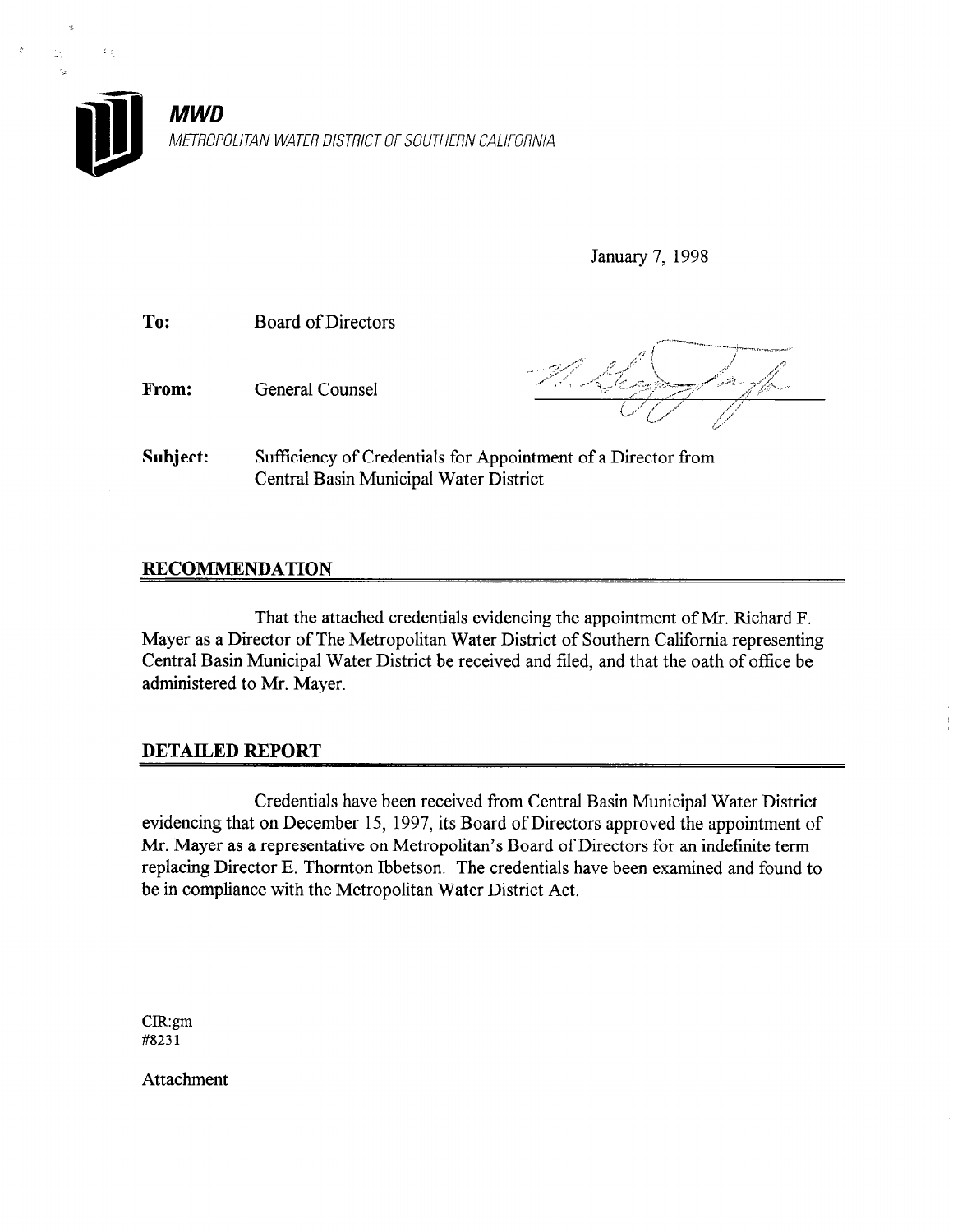

Office of Board of Directors

January 7, 1998

- To: General Counsel
- From: Acting Executive Secretary
- Subject: Appointment of Director from Central Basin Municipal Water District

Attached are the credentials from Central Basin Municipal Water District showing the appointment of Mr. Richard F. Mayér as one of its representatives on Metropolitan's Board for an indefinite term, replacing E. Thornton Ibbetson.

If the credentials are legally sufficient, Mr. Mayér will be sworn in at our January 13, 1998, Board Meeting.

 $\not\!\!\!\!\! \not\!\!\!\! \nearrow$ Fawr Llui

 $\mathbb{E}\left\{ \mathcal{L}^{\mathcal{A}}_{\mathcal{A}}\left(\mathcal{L}^{\mathcal{A}}_{\mathcal{A}}\right) \mathcal{L}^{\mathcal{A}}_{\mathcal{A}}\left(\mathcal{L}^{\mathcal{A}}_{\mathcal{A}}\right) \mathcal{L}^{\mathcal{A}}_{\mathcal{A}}\left(\mathcal{L}^{\mathcal{A}}_{\mathcal{A}}\right) \right\} \Rightarrow \widetilde{\mathcal{L}}^{\mathcal{A}}_{\mathcal{A}}\mathcal{B}_{\mathcal{A}}^{\mathcal{A}}\mathcal{B}_{\mathcal{A}}^{\mathcal{A}}\mathcal{B}_{\math$ 

 $\mathcal{L}_{\text{max}}$  and  $\mathcal{L}_{\text{max}}$ 

Attachments

cc w/out attach.

- J. R. Wodraska
- T. 'H. Quinn
- E. G. Means
- J. Maloy
- R. J. Gomperz

 $\bullet$ 

C. M. Miller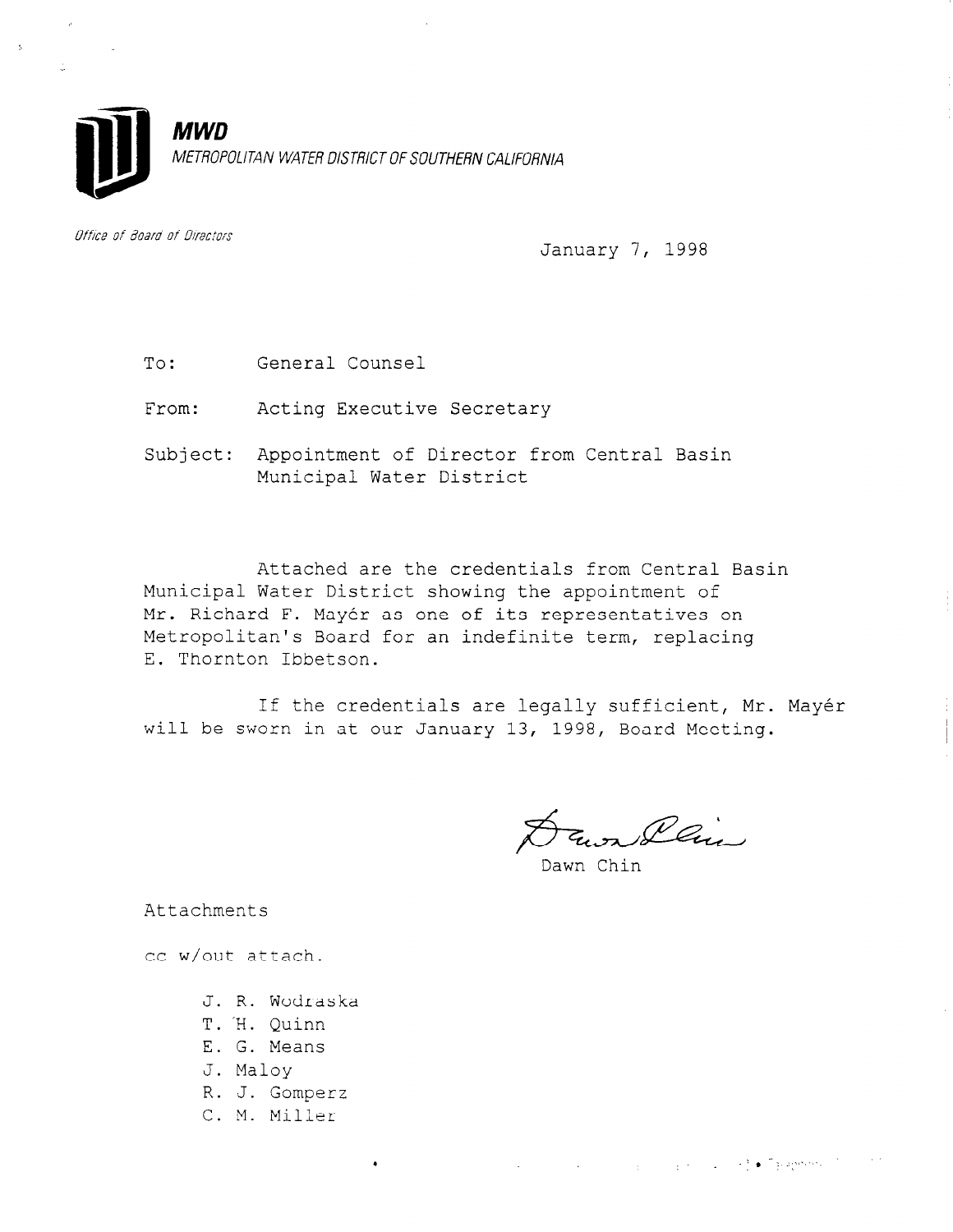#### RESOLUTION NO. 12-97-580

# RESOLUTION OF THE BOARD OF DIRECTORS OF CENTRAL BASIN MUNICIPAL WATER DISTRICT APPOINTING RICHARD F. 'RICK" MAYfiR TO SERVE AS A REPRESENTATIVE FROM CENTRAL BASIN TO THE BOARD OF DIRECTORS OF THE METROPOLITAN WATER DISTRICT OF SOUTHERN CALIFORNIA

# BE IT RESOLVED BY THE BOARD OF DIRECTORS OF CENTRAL BASIN MUNICIPAL WATER DISTRICT as follows:

#### Section 1. Purpose

The District desires to appoint a person to serve on the Board of Directors of the Metropolitan Water District of Southern California representing Central Basin Municipal Water District to replace E. Thornton Ibbetson.

#### Section 2. Appointment

Pursuant to Section 51 of the Metropolitan Water District Act, the Board of Directors of

Central Basin Municipal Water District hereby appoints Richard F. Mayer to serve as a member

of the Board of Directors of the Metropolitan Water District of Southern California.

#### Section 3. Certification

The Secretary shall certify the passage of this resolution and provide a certified copy thereof to the Secretary of the Board of Directors of the Metropolitan Water District of Southern California.

PASSED, APPROVED, AND ADPOTED this 15<sup>th</sup> day of December, 1997.

Zostie

William Zastro President

Secretary  $(SEAL)$ 

F:\DATA\CB\RESO\IBBET.RES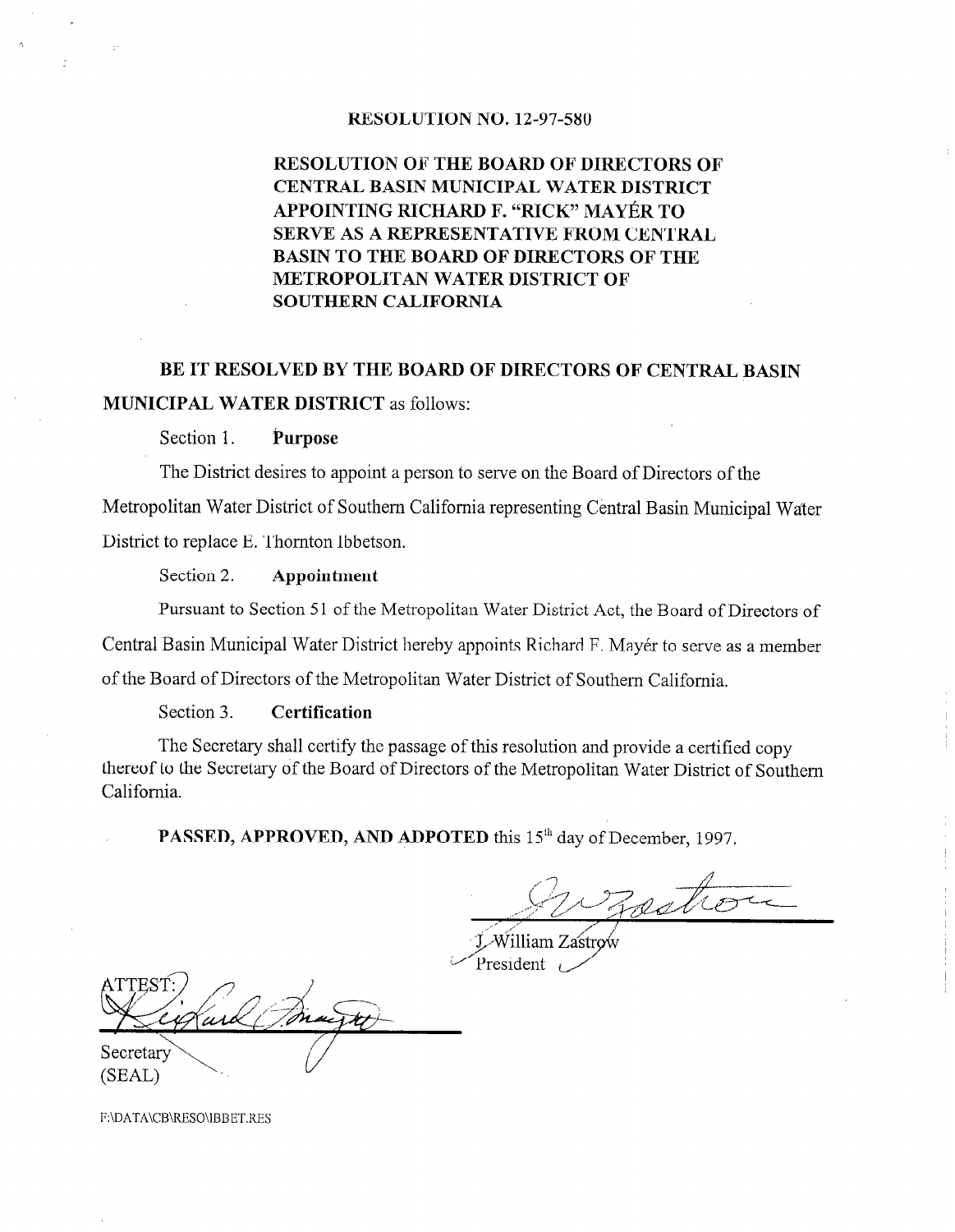#### **CERTIFICATION**

State of California (1) County of Los Angeles (SS) Central Basin Municipal ) Water District (1997)

I, Charlene Mora, Deputy Secretary of Central Basin Municipal Water District and of the Board of Directors thereof, do hereby certify that the foregoing is a full, true and correct copy of Resolution No. 12-97-580 "A RESOLUTION OF THE BOARD OF DIRECTORS OF THE CENTRAL BASIN MUNICIPAL WATER DISTRICT APPOINTING RICHARD F. "RICK" MAYER, TO SERVE AS A REPRESENTATIVE FROM CENTRAL BASIN TO THE BOARD OF DIRECTORS OF THE METROPOLITAN WATER" which was approved at the regular meeting of the Board of Directors of the Central Basin Municipal Water District held December 15, 1997.

Dated: January 6, 1998

Charlene MAA

Municipal Water District and to the Board of Directors thereof

f:\users\charlene\certfycb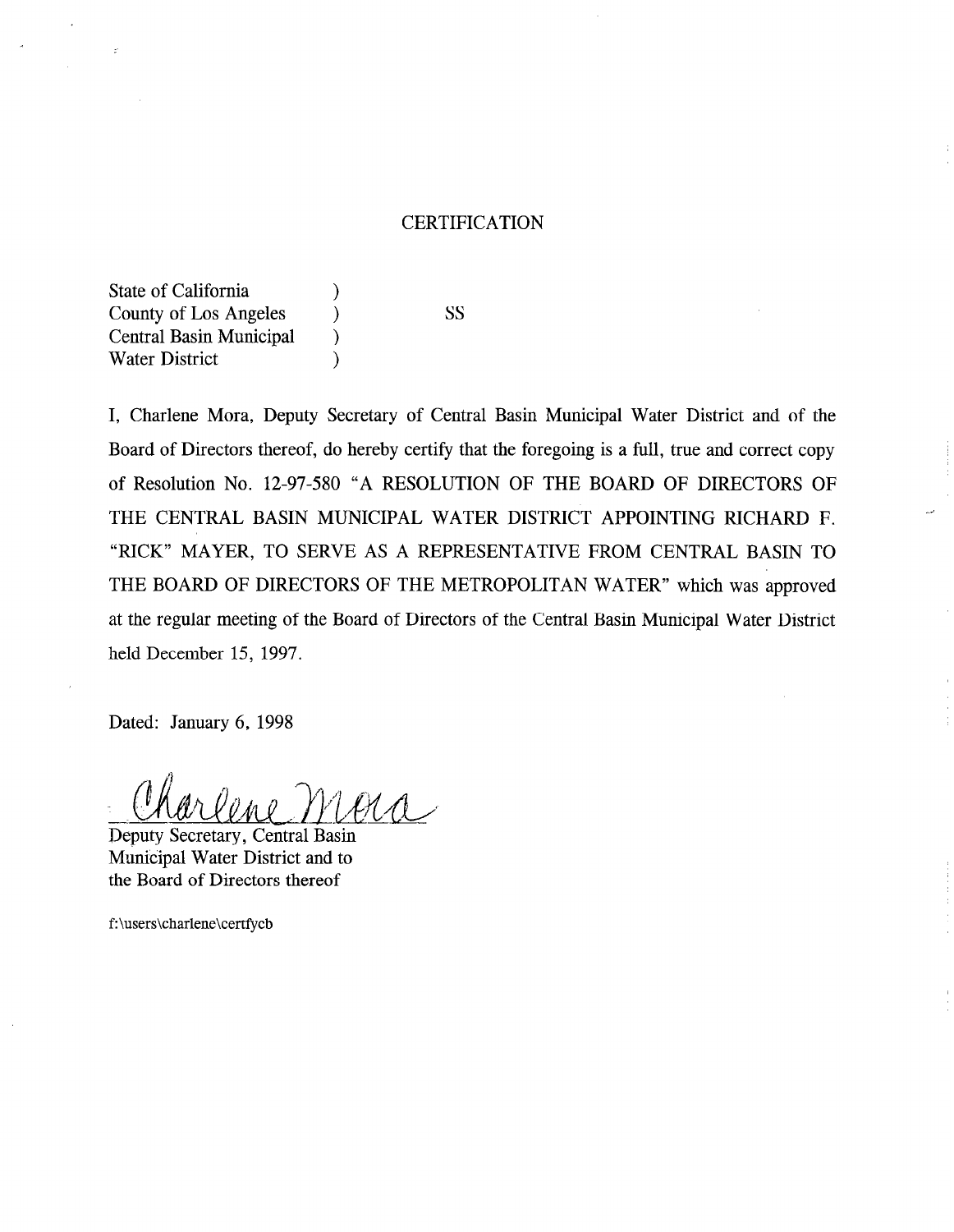# MINUTES OF A SPECIAL MEETING OF THE BOARD OF DIRECTORS CENTRAL BASIN MUNICIPAL WATER DISTRICT **DRAFT**

A special meeting of the Board of Directors of Central Basin Municipal Water District was held on Monday, December 15, 1997, 9:00 a.m,, at 17140 South Avalon Boulevard, Carson, California.

President Zastrow called the meeting to order at 9:15 a,m. and presided thereover and Deputy Sectetary Mora recorded the minutes thereof.

1. ROLL CALL. The following Directors were present: Mayér, Morse, Robles, Treviño, and Zastrow.

PLEDGE OF ALLEGIANCE. Director Treviño led the Pledge.

INVOCATION. Director Morse delivered the Invocation.

2. PUBLIC COMMENT, No comment was received.

#### **ACTION ITEMS**

#### 3. BOARD ORGANIZATION

RECOMMENDATION: That the Board consider approving, adopting, and authorizing the President to sign RESOLUTION NO, 12-97-579, "A RESOLUTION OF THE BOARD OF DIRECTORS OF CENTRAL BASIN MUNICIPAL WATER DISTRICT AMENDING RESOLUTION NO. 3-92-477 (ADMINISTRATIVE CODE) AS IT RELATES TO THE ORGANIZATION OF THE BOARD."

ACTION: Upon a motion duly made by Director Treviño and seconded by Director Mayér, to approve Resolution No. 12-97-579, the Board entered into a discussion.

The Board discussed reelecting officers at this meeting,

Upon a motion duly made by Director Robles and seconded by Director Mayer to amend the original motion editing Section 3. - Other to read as follows: Notwithstanding the above, a President, Vice President, Secretary, and Treasurer shall be elected in December, 1997 to take office at the first meeting in January, 1998.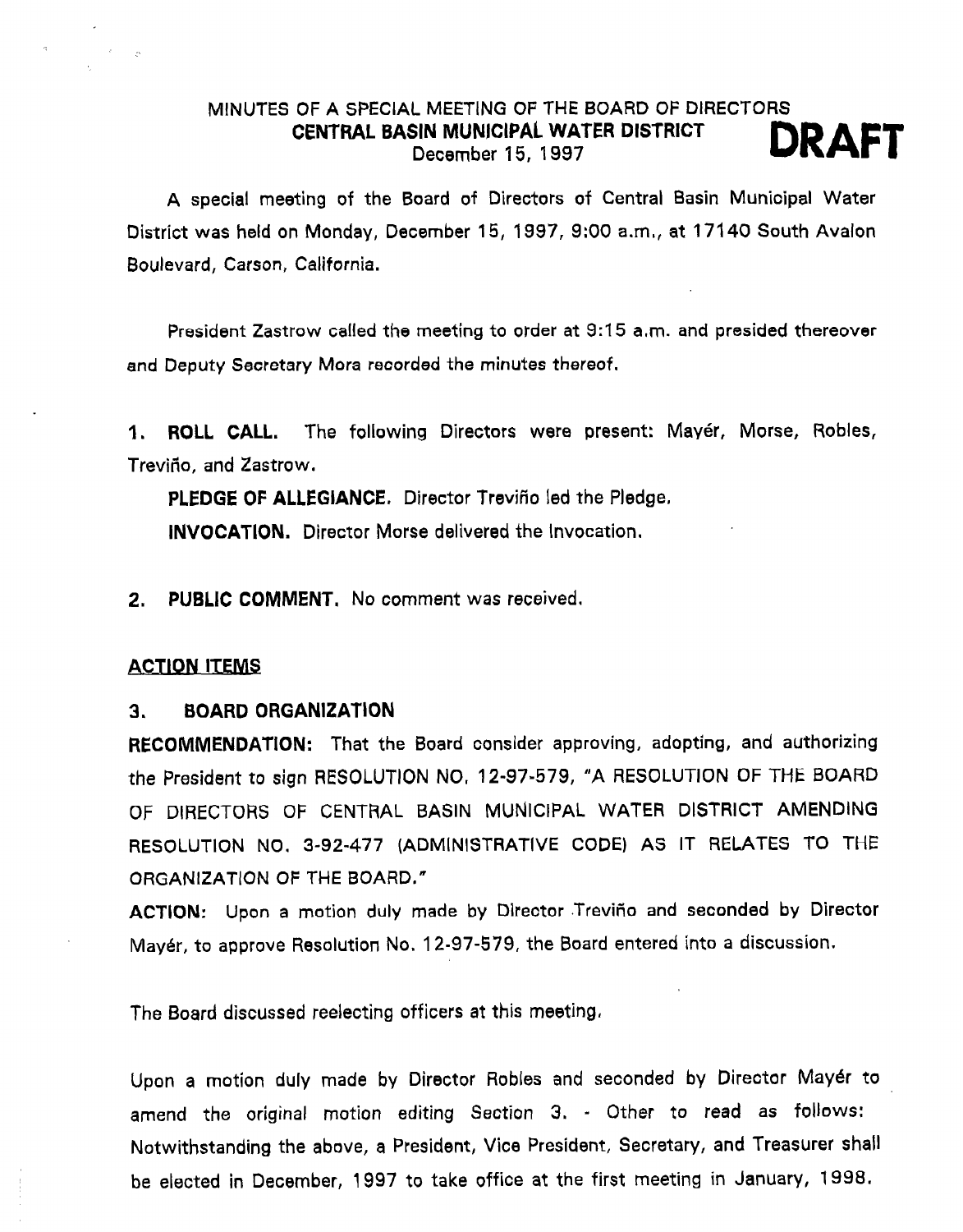# CBMWD Meeting Minutes<br>December 15, 1997 Pag

tes<br>Page 2 **DRAFT** 

The Board approved the amended motion by the following roll call vote:

| Mayér   | Aye |
|---------|-----|
| Morse   | No  |
| Robles  | Aye |
| Treviño | Aye |
| Zastrow | N٥  |

### Election of Officers

#### ACTION:

÷.

President: Director Mayér nominated Director Treviño for President. Upon a motion duly made by Director Mayér to close nominations and seconded by Director Robles, the Board elected Director Treviño President by the following roll call vote:

| Mayér   | Aye |
|---------|-----|
| Morse   | Aye |
| Robles  | Aye |
| Treviño | Aye |
| Zastrow | Aye |

Wee-President: Director Mayer nominated Director Morse for Vie-President. Upon a motion duly made by Director Mayér and seconded by Director Robles to close nominations, the Board elected Director Morse as Vice-President by the following roll call vote:

| Mayér   | Aye     |
|---------|---------|
| Morse   | Abstain |
| Robles  | Aye     |
| Treviño | Aye     |
| Zastrow | Ауе     |

Secretary: Director Treviño nominated Director Mayer for Secretary. Upon a motion duly made by Director Robles to close nominations and seconded by Director Treviño, the Board elected Director  $\mathcal{B}$  as Secretary by the following roll call vote:  $\mathcal{B}$ 

| Mayér | Aye |
|-------|-----|
| Morse | Aye |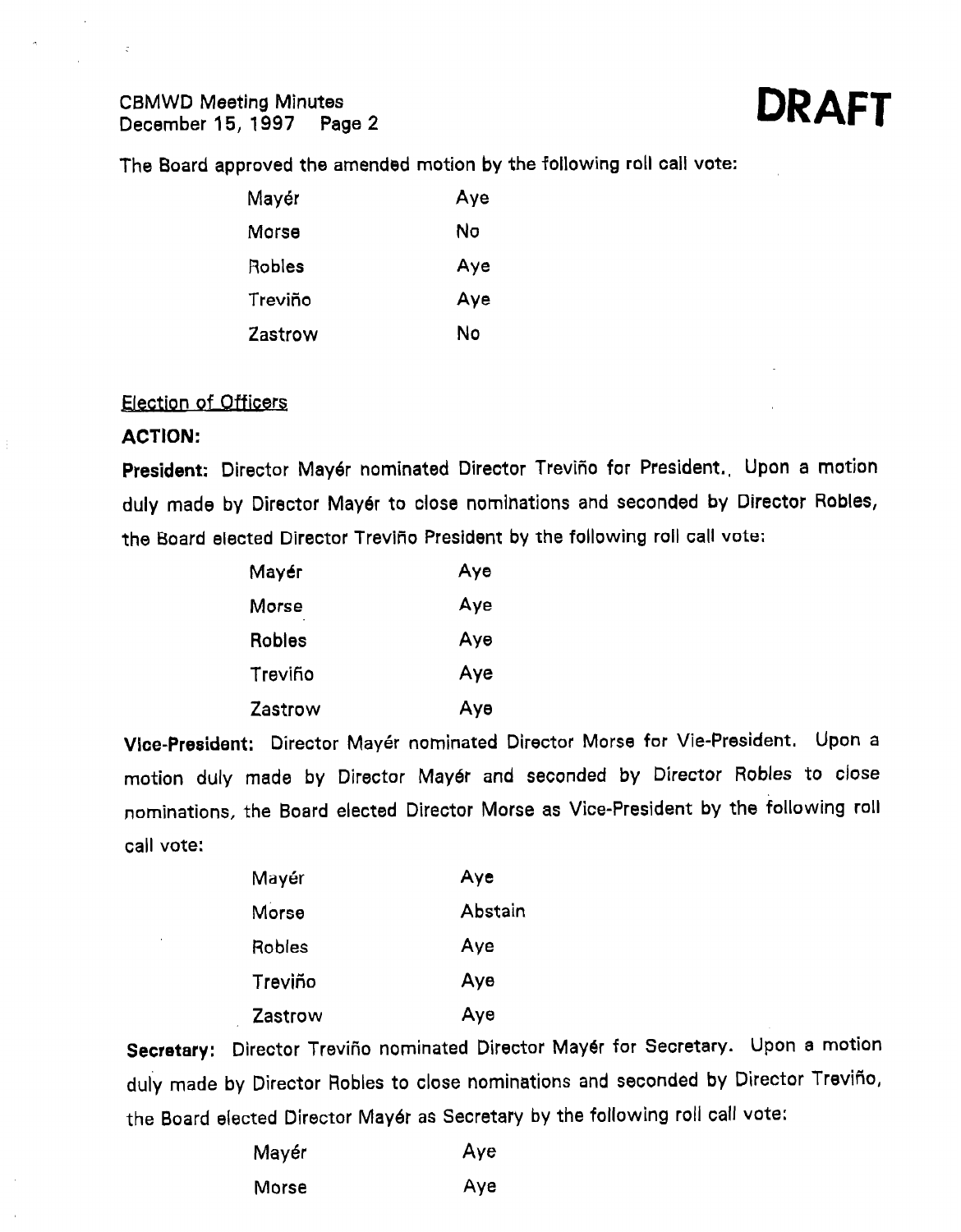CBMWD Meeting Minutes CBMWD Meeting Minutes<br>December 15, 1997 Page 3 DRAFT



| <b>Robles</b>  | Aye          |
|----------------|--------------|
| Treviño        | Aye          |
| <b>Zastrow</b> | Aye $\alpha$ |

Treasurer: Director Morse was unanimously reconfirmed as Treasurer.

# 4. RESOLUTION IN APPECIATION OF ADAN ORTEGA

RECOMMENDATION: That the Board approve, adopt, and authorize the President to sign Resolution No. 12-97- <sub>(a)</sub> "A RESOLUTION OF THE BOARD OF DIRECTORS OF THE CENTRAL BASIN MUNICIPAL WATER DISTRICT EXPRESSING APPRECIATION TO ADAN ORTEGA FOR HIS WORK FOR THE DISTRICT,"

ACTION: Upon a motion duly made by Director Treviño and seconded by Director Mayer, the Board entered into a discussion.

Director Trevifio stated he would like the resolution to state specific contributions made by Mr. Ortega to the District. The Board verbally agreed and directed General Counsel to obtain additional language from Director Treviño. Director Treviño withdrew his motion and the Board requested this item be brought back at the January Board meeting.

# 5. METROPOLITAN WATER DISTRICT REPRESENTATION

RECOMMENDATION: That the Board review its representatives to the Metropolitan Water District.

#### ACTION:

Director Castro: Upon a motion duly made by Director Treviño and seconded by Director Mayér, the Board reaffirmed Director Castro by the following roll call vote:

| Mayér         | Aye |
|---------------|-----|
| Morse         | Aye |
| <b>Robles</b> | Ауө |
| Treviño       | Aye |
| Zastrow       | No  |

Director Ibbetson: Director Mayér stated he had a conversation with Director Ibbetson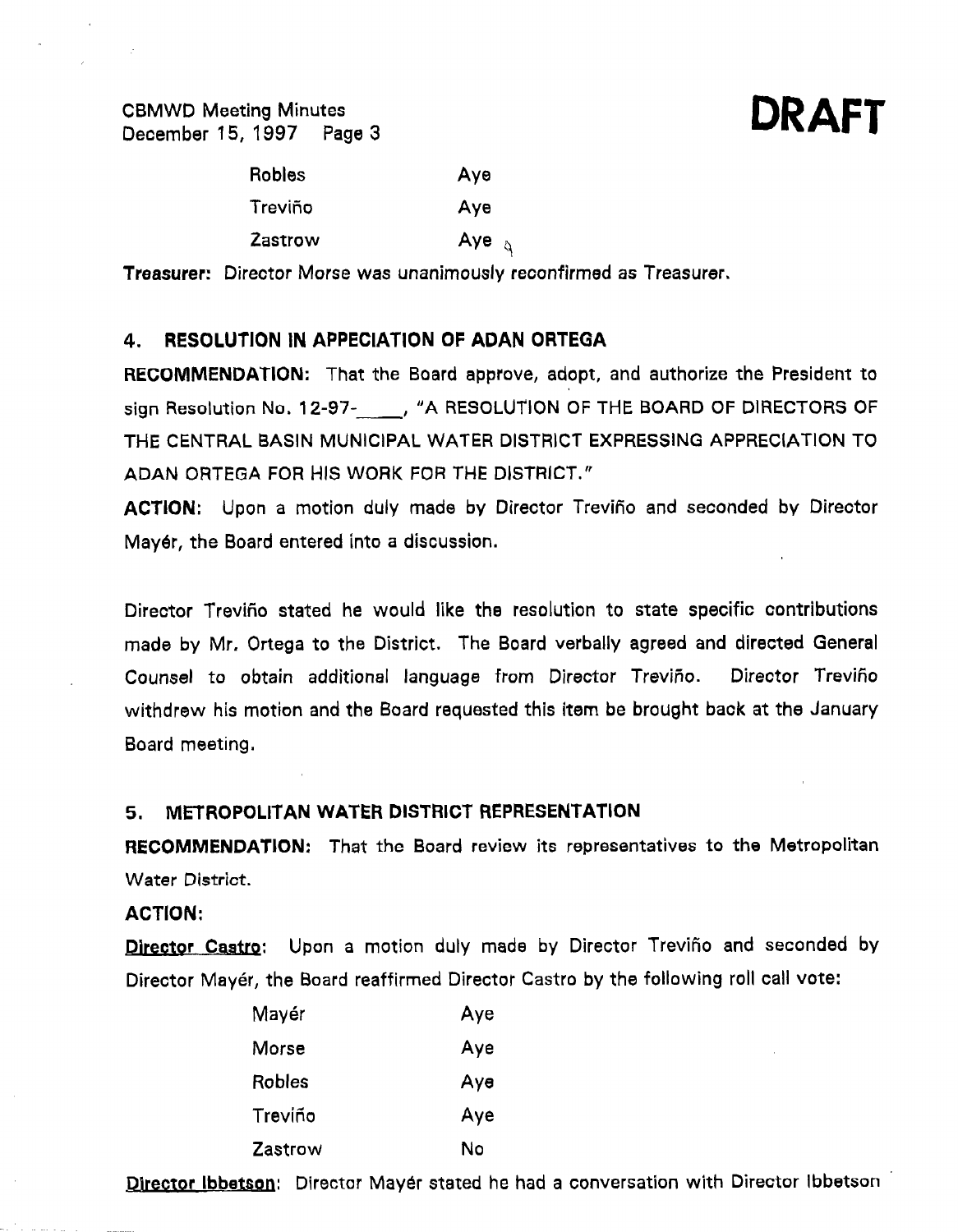# CBMWD Meeting Minutes December 15, 1997 Page 4

and had made a commitment to support him a year ago. He stated that it was time for a change in his representation.

Upon a motion duly made by Director Mayer and seconded by Director Robles to remove Director lbbetson as an MWD Representative, the Board removed Director lbbetson by the following roll call vote:

| Mayér   | Aye |
|---------|-----|
| Morse   | No  |
| Robles  | Aye |
| Treviño | Aye |
| Zastrow | Nο  |

Director Pace: Upon a motion duly made by Director Treviño and seconded by Director Mayer, the Board reaffirmed Director Pace by the following roll call vote:

| Mayér        | Aye |
|--------------|-----|
| <b>Morse</b> | Aye |
| Robles       | Aye |
| Treviño      | Aye |
| Zastrow      | Aye |

RECOMMENDATlON: That the Board appoint a representative to the Metropolitan Water District due to the vacancy created by the removal of Director Ibbetson. ACTION: Director Zastrow nominated Al Robles of the Water Replenishment District. Director Trevifio nominated Central Basin Director Mayer,

Upon a motion duly made by Director Robles and seconded by Director Trevifio, nominations were closed, the Board appointed Director Mayer by the following roll call vote:

| <b>CBMWD Director</b> | Vote for MWD Representative |
|-----------------------|-----------------------------|
| Mayér                 | Mayér                       |
| Morse                 | <b>Robles</b>               |
| <b>Robles</b>         | Mayér                       |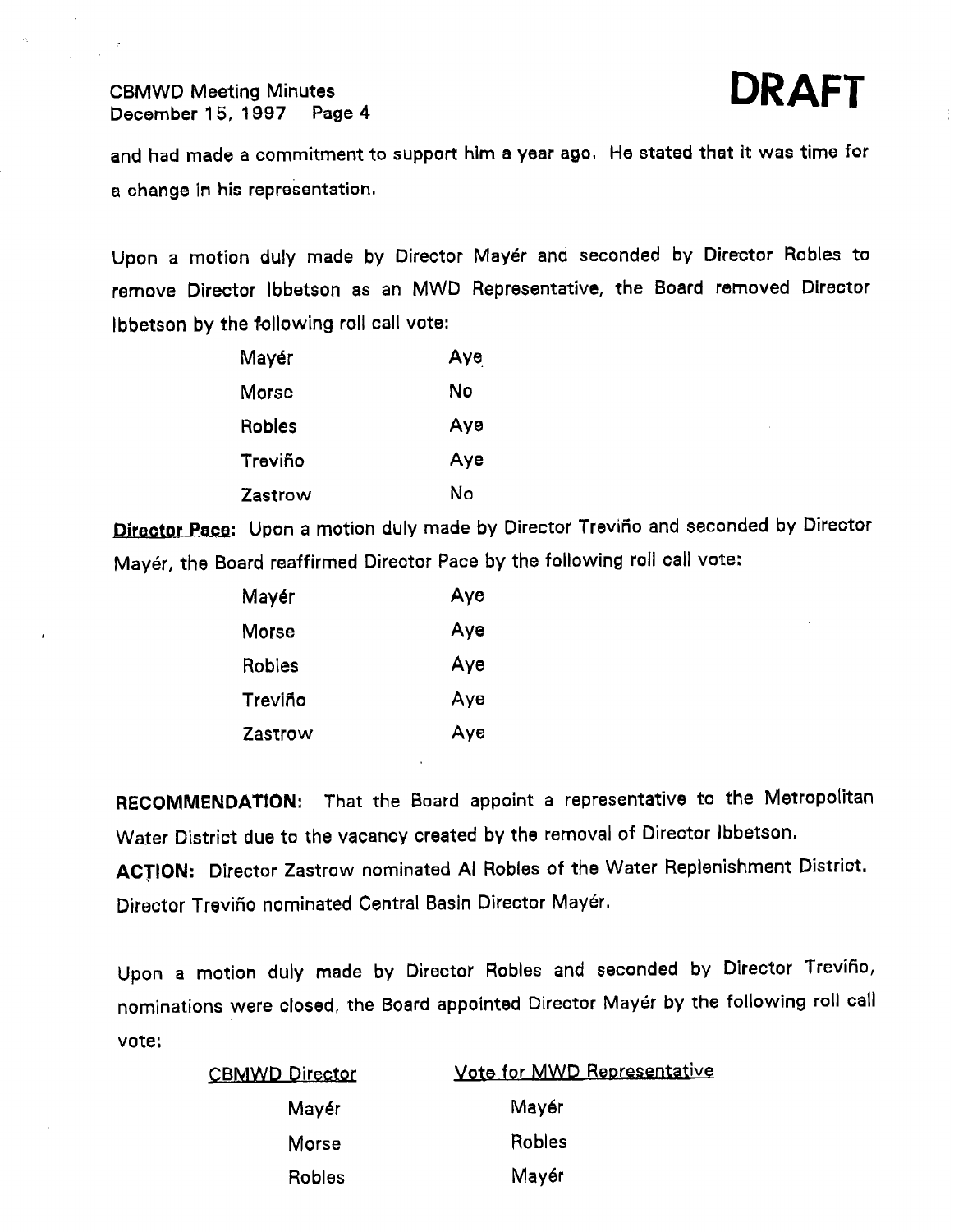### CEMWD Meeting Minutes December 15, 1997 Page 5

# DRAFT

Treviño Zastrow Mayér

**Robles** 

ACTION: Upon a motion duly made by Director Morse and seconded by Director Robles, the Board approved, adopted, and authorized the President to sign Resolution No, 12-97-580 appointing Director Mayer as Central Basin's representative to the Metropolitan Water District of Southern California.

Director Ibbetson' thanked the Board for allowing him to represent Central Basin as a MWD Director for 38 years and offered his assistance in the future. Director Zastrow thanked Director ibbetson for his service and stated that it has been a pleasure to work with him, Acting General Manager Jones recommended bringing a Resolution before the Board in January commending Director ibbetson for his service.

ACTION: Upon a motion duly made by Director Mayér and seconded by Director Robies, the Board approved the preparation of a Resolution and hosting a reception for Director Ibbetson by the following roll call vote:

| Mayér   | Aye |
|---------|-----|
| Morse   | Aye |
| Robles  | Ауө |
| Treviño | Aye |
| Zastrow | Aye |

#### INFORMATION ITEMS

6. ACTING GENERAL MANAGER'S COMMENTS. No comments were made.

7. GENERAL COUNSEL'S REPORT. District Counsel Lemieux wished the Board members a Happy New Year.

8. DIRECTORS COMMENTS, Director Morse thanked Director ibbetson for his influence in his life and looked forward to continuing a relationship. Director Mayer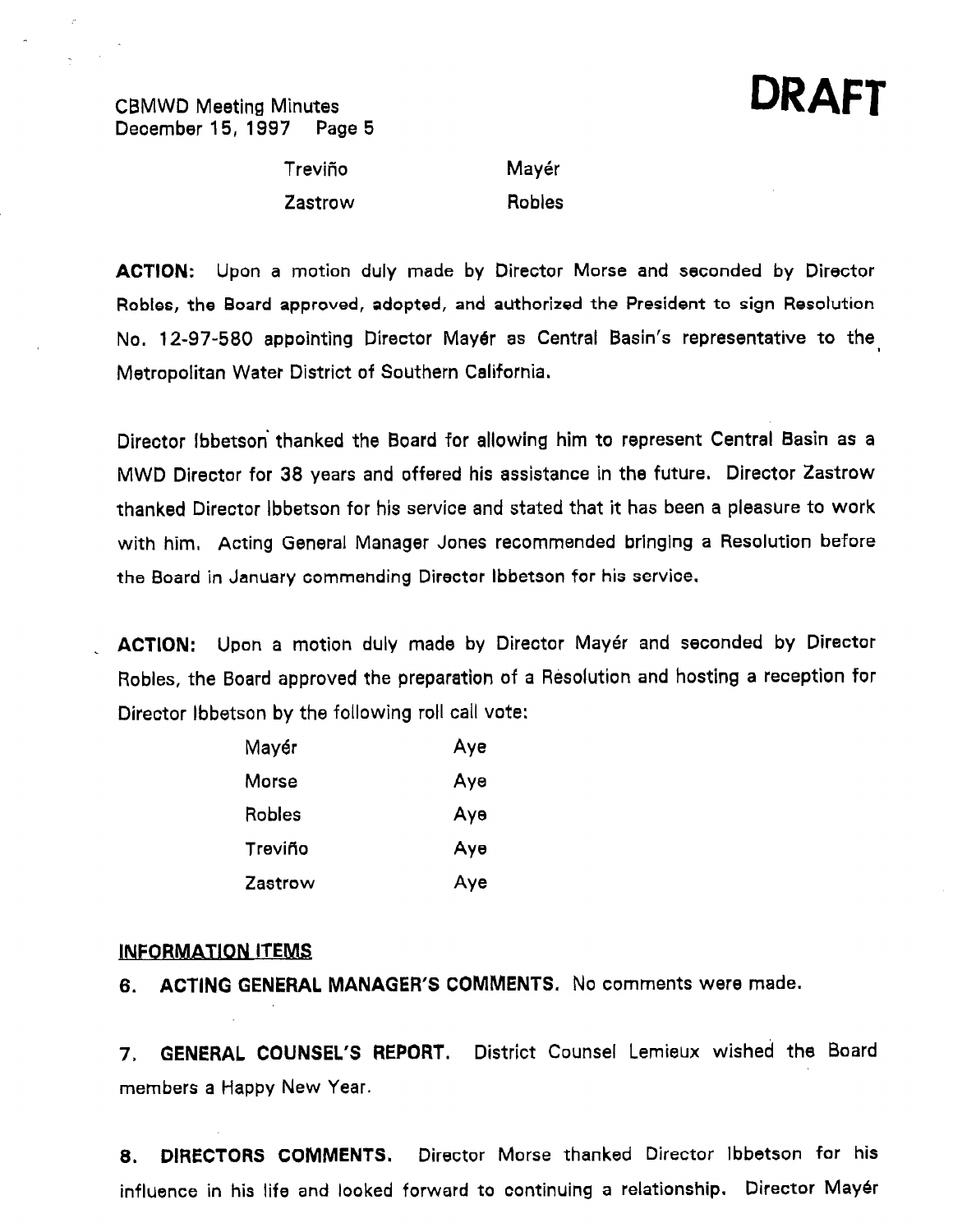# CBMWD Meeting Minutes<br>December 15, 1997 Page 6 December 15, 1997



thanked Director lbbetson for his servicq and asked that he introduce him to the MWD Board. Director Treviño commended Director Ibbetson for his 38 years of service, Director Zastrow stated he had an information packet from ACWA regarding Government Cost Savings and Tax Payer Protection Amendment (PECG Initiative) that he would like staff to review and make a presentation to the Board,

ADJOURNMENT, There being no further business to come before the Board, the meeting was adjourned at 9:45 a.m,

President

ATTEST:

**Secretary** 

/121597cb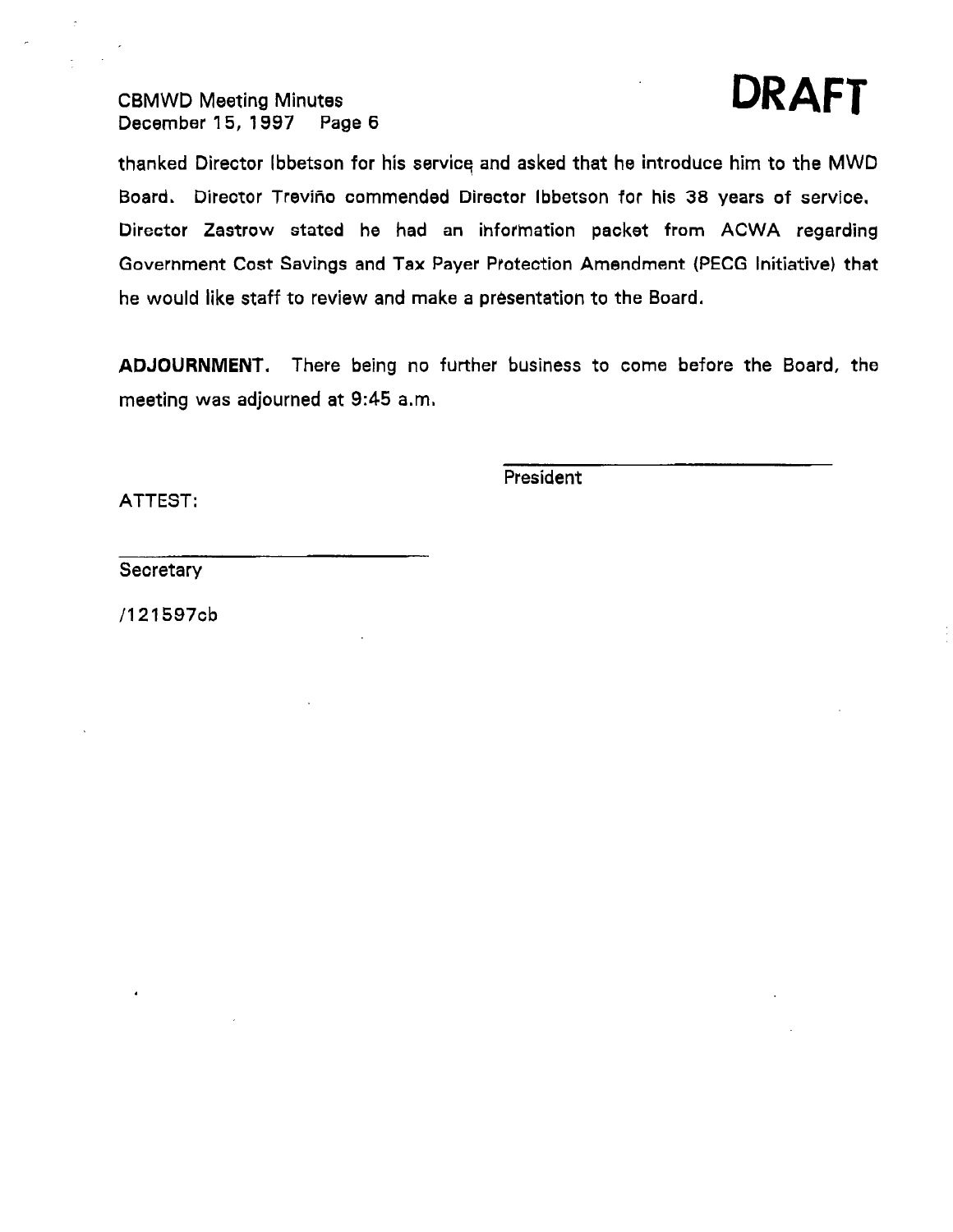### Richard F. Mayer **Biography**

Richard "Rick" Mayer, a Whittier resident, was born in East Los Angeles. He graduated from Garfield High School and East Los Angeles College, Rick is a disabled Vietnam-era veteran. Upon completion of his military service, he returned to the Greater East Los Angeles area where he has been active for the past 28 years as a community leader, activist, and business professional.

Rick has many years of experience in senior administrative positions with community-based agencies, where his overall responsibilities were to interface with various businesses, industries, and agencies. Some of his positions have included job training programs as well as educational programs and in the deliverance of comprehensive health care services to the general population, but most of all to the under-served for the past 20 years,

Over the past 10 years, he has been a strong environmental advocate focusing on water conservation, water replenishment, and water recycling. He has been a voice for residents, consumers, and industry.

Rick is involved with numerous community groups, including: the Greater East Los Angeles Not is my over which humerous community groups, meaning, the Oreater East Los Augusts Chamber of Commerce, where he served as President, the Pan-American Optimist Club, Pico Rivera Lions Club, Whittier Community Coordinating Council, Edward Roybal Comprehensive Health Center Advisory Board (an organization of which he was a founder), and American Legion<br>Eugene Obregon Post 804, where he has served as a past Commander and member for 23 years.

Rick was also recently elected to the Association of California Water Agencies Region 8 Board of Rick was also recently elected to the Association of California, water Agencies, Region 8, Board of Directors by his colleagues to represent the interests of local water agencies. In addition, Rick serves as the chairman of the California Water Caucus, an organization that is geared towards enhancing the representation of women, small business interests and minorities in the water industry. He also serves as an officer to the Robert Smith Water Institute Board of Directors, which he helped establish in 1993. The institute is a non-profit corporate entity whose mission is to engage in education, research, policy development, position advocacy, and project development with respect to statewide and national water and environmental issues.

A member of the Central Basin Municipal Water District Board of Directors since 1994, Rick A member of the Central Basin Municipal Water District Board of Directors since 1994, Rick<br>currently holds the office of Secretary on the Board. He serves as Vice-President of the currently holds the office of Secretary on the Board. District's Joint Financing Authority and is the Chairman of the Water Resources Committee. An active member of the water community, Rick serves on the Association of California Water Agencies' Communications Committee and as a delegate to the Southern California Water Committee, National Water Resources Association (NWRA) Water Quality Committee and the NWRA Municipal Caucus as well as the Association of California Water Agencies State and Federal Legislative Committees.